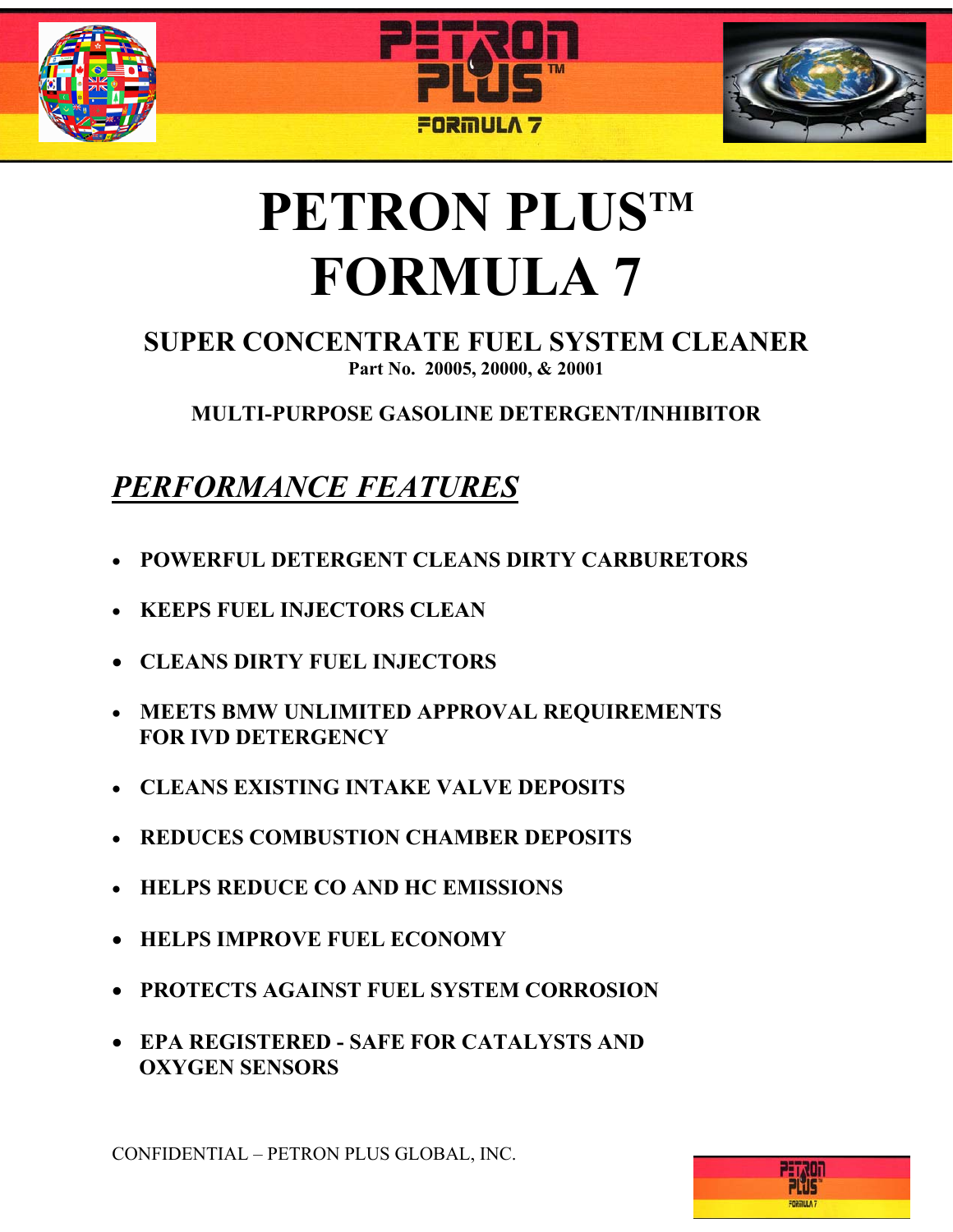#### **MULTI-PURPOSE GASOLINE DETERGENT/INHIBITOR**

## *PFI KEEP CLEAN*

**The fuel injectors, like the intake valves are a critical part of the fuel delivery system. Deposits can affect spray pattern and as a consequence, emissions, economics and drivability. The ASTM D5598 test procedure consists of a standard 15-minute drive cycle followed by a 45-minute hot soak. This cycle is carried out over a total distance of 10,000 miles.**

| <b>EPA <math>65^{\text{th}}</math> Percentile Fuel + EtOH</b> |               |                     |
|---------------------------------------------------------------|---------------|---------------------|
| <b>Parameter</b>                                              | <b>Actual</b> | <b>Requirements</b> |
| Olefins, $\%$ v/v                                             | 12.8          | $\geq$ 11.4         |
| Aromatics, $\%$ v/v                                           | 32.1          | $\geq$ 31.1         |
| Sulfur, ppm, w/w                                              | 431           | $\geq 340$          |
| T90, °F                                                       | 348.4         | $\geq$ 339          |
| Oxygenate, (EtOH), $\%$ v/v                                   | 10            | $\geq 10$           |



• **TREAT RATE FOR SCFSC-20005 WAS 85 PPMV** 

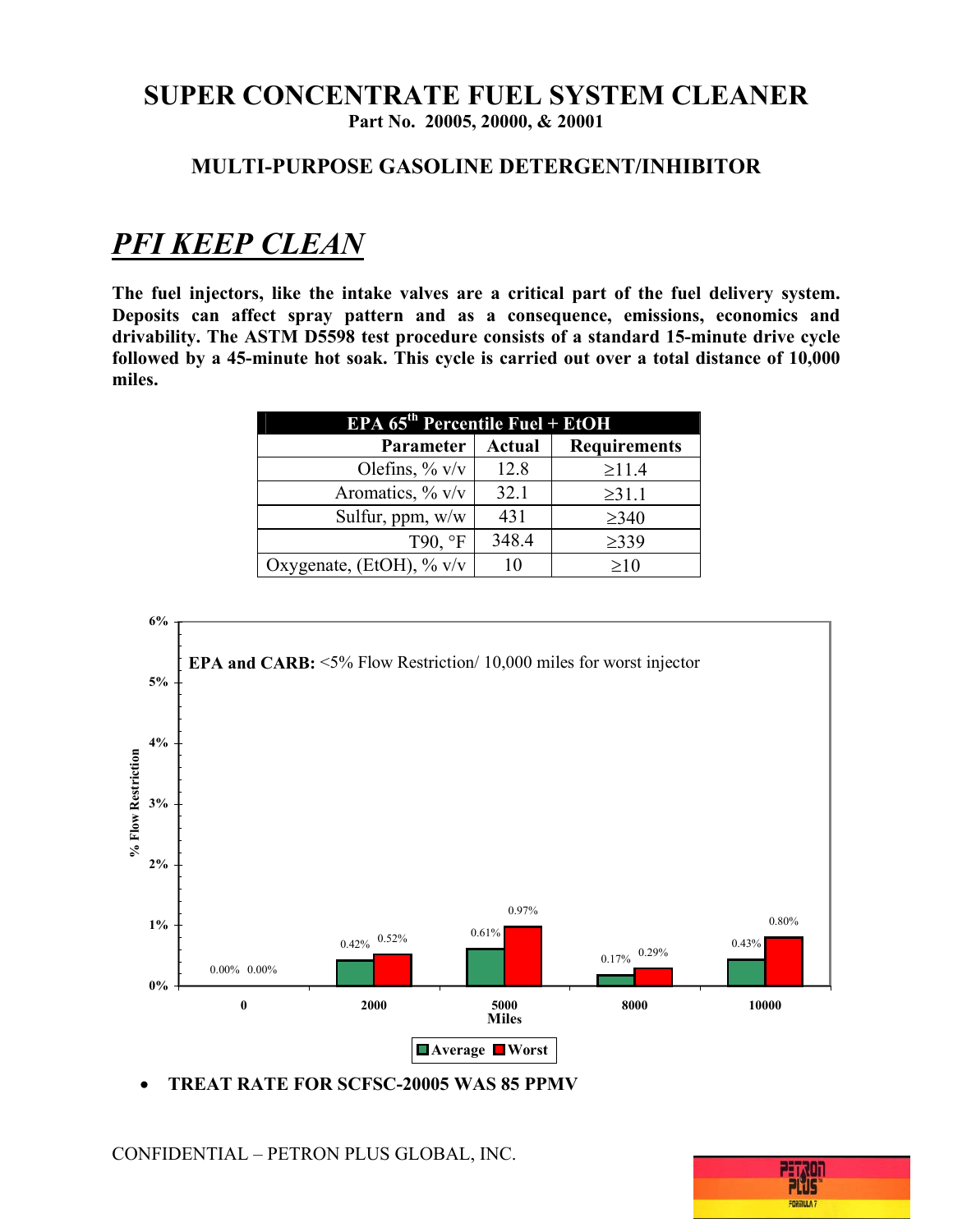# **SUPER CONCENTRATE FUEL SYSTEM CLEANER**

**Part No. 20005, 20000, & 20001** 

#### **MULTI-PURPOSE GASOLINE DETERGENT/INHIBITOR**

# *PFI DETERGENCY CLEAN UP*

**The clean up performance of SCFSC-20005 at a concentration of 85 ppmv has been evaluated using a modified CARB D5598 test method. The testing comprises a deposit build up cycle of 2,000 miles followed by a 340 mile clean up. The fuel was treated with SCFSC-20005 for the second cycle.**

| <b>Clean up Fuel</b>     |        |
|--------------------------|--------|
| Parameter                | Actual |
| Olefins, $\%$ v/v        | 73     |
| Aromatics, $\%$ v/v      | 33.8   |
| Sulfur, ppm, w/w         | 212    |
| T90, °F                  | 353.5  |
| Oxygenate, (EtOH), % v/v | 10     |



#### • **At A TREAT RATE OF 85 PPMV SCFSC-20005 EXHIBITS EXCELLENT CLEANUP PERFORMANCE WITH RESPECT TO PFI DETERGENCY**

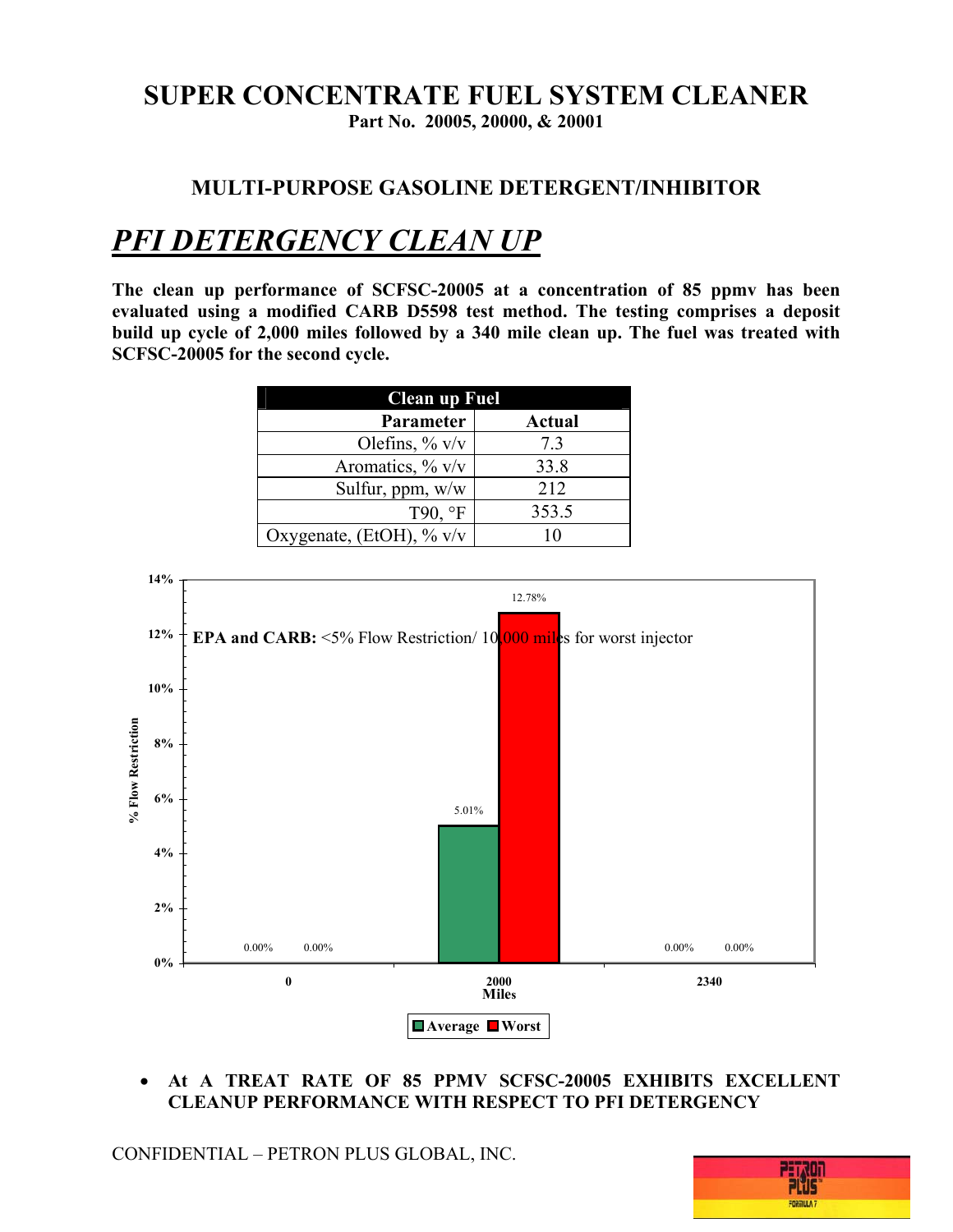#### **MULTI-PURPOSE GASOLINE DETERGENT/INHIBITOR**

### *IVD CONTROL – BMW 318i KEEP CLEAN*

**Testing has been performed using the industry standard ASTM D5500 test procedure,**  which is commonly used for the evaluation of intake valve deposit formation. This method **uses a 1985 BMW 318i, driven in a driving pattern comprising 10% city, 20% urban and 70% highway driving for 10,000 miles.**

| <b>EPA <math>65th</math> Percentile Fuel + EtOH</b> |               |             |
|-----------------------------------------------------|---------------|-------------|
| Parameter                                           | <b>Actual</b> | Requirement |
| Base Fuel Olefins, $\%$ v/v                         | 18.3          | $\geq 11.4$ |
| Base Fuel Aromatics, % v/v                          | 44.4          | $\geq 31.1$ |
| Base Fuel Sulfur, ppm, w/w                          | 407           | $\geq$ 340  |
| Base Fuel T90, °F                                   | 356.5         | $\geq$ 339  |
| Base Fuel IVD, mg/valve                             | 336.5         | $\geq$ 290  |
| Oxygenate, (EtOH), $\%$ v/v                         | 10            | $\geq 10$   |



• **SCFSC-20005 EXHIBITS GOOD INTAKE VALVE DETERGENCY AND MEETS EPA COMPLIANCE PERFORMANCE CRITERIA.** 

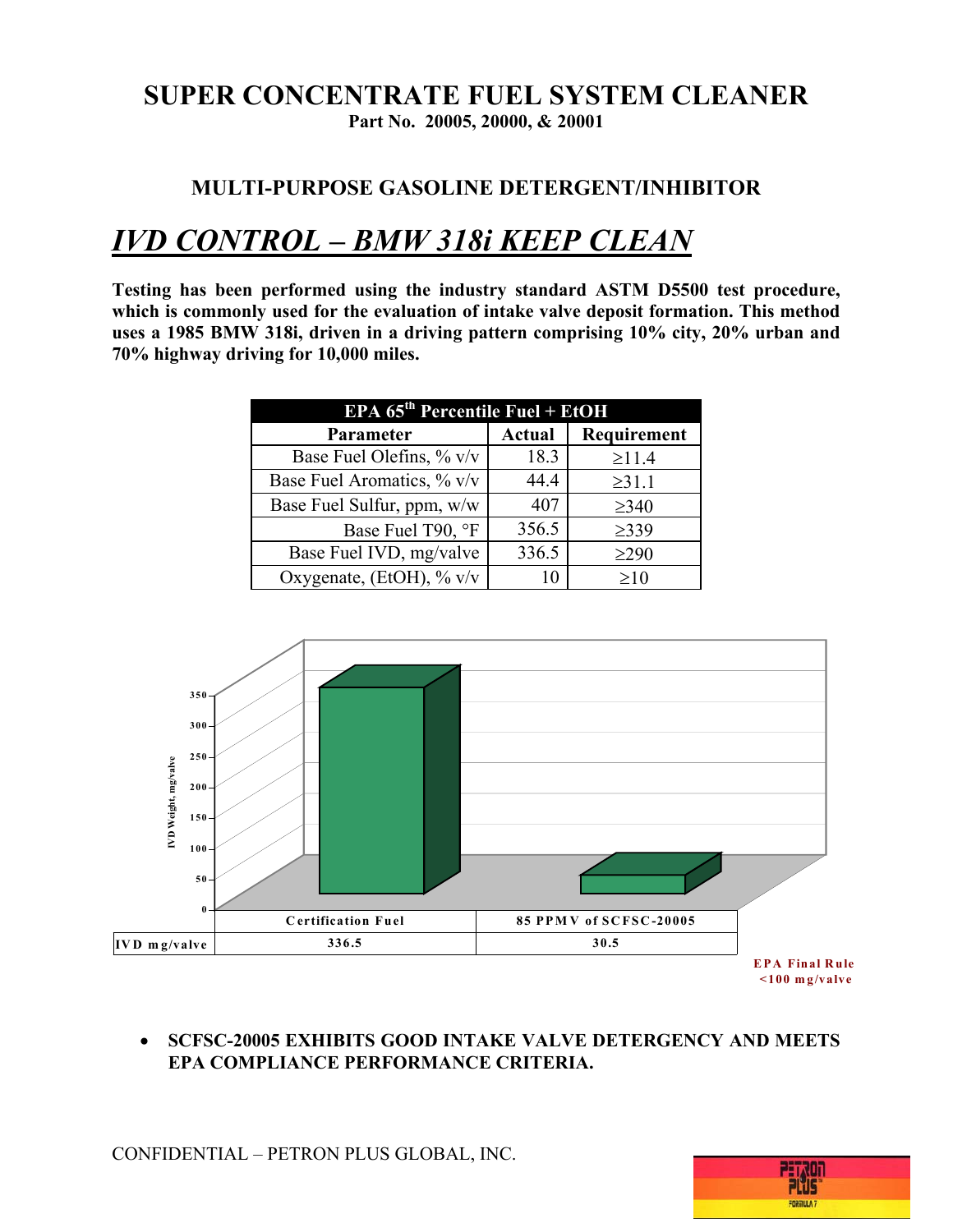#### **MULTI-PURPOSE GASOLINE DETERGENT/INHIBITOR**

## *IVD CONTROL – BMW 318i KEEP CLEAN: CARB DCA CERTIFICATION FUEL*

**Testing has been performed in the industry standard ASTM D5500 test procedure, which is commonly used for the evaluation of intake valve deposit formation. This method uses a 1985 BMW 318i, driven in a driving pattern comprising 10% city, 20% urban and 70% highway driving for 10,000 miles. Test fuel used met the CARB DCA Certification Fuel requirement and is described below.**

| <b>CaRFG3 Certification Fuel</b> |               |             |  |
|----------------------------------|---------------|-------------|--|
| Parameter                        | <b>Actual</b> | Requirement |  |
| Base Fuel Olefins, $\%$ v/v      | 9.3           | $\geq 8.0$  |  |
| Base Fuel Aromatics, % v/v       | 29.5          | $\geq$ 24.0 |  |
| Base Fuel Sulfur, ppm, w/w       | 98            | $\geq 64$   |  |
| Base Fuel T90, °F                | 326.6         | $\geq$ 290  |  |
| Oxygenate, (EtOH), % v/v         | 10            | >8          |  |



• **SCFSC-20005 EXHIBITS GOOD IVD DETERGENCY AND MEETS CARB PHASE 3 GASOLINE DEPOSIT CONTROL ADDITIVE IVD REGULATIONS AT 138 PPMV.** 

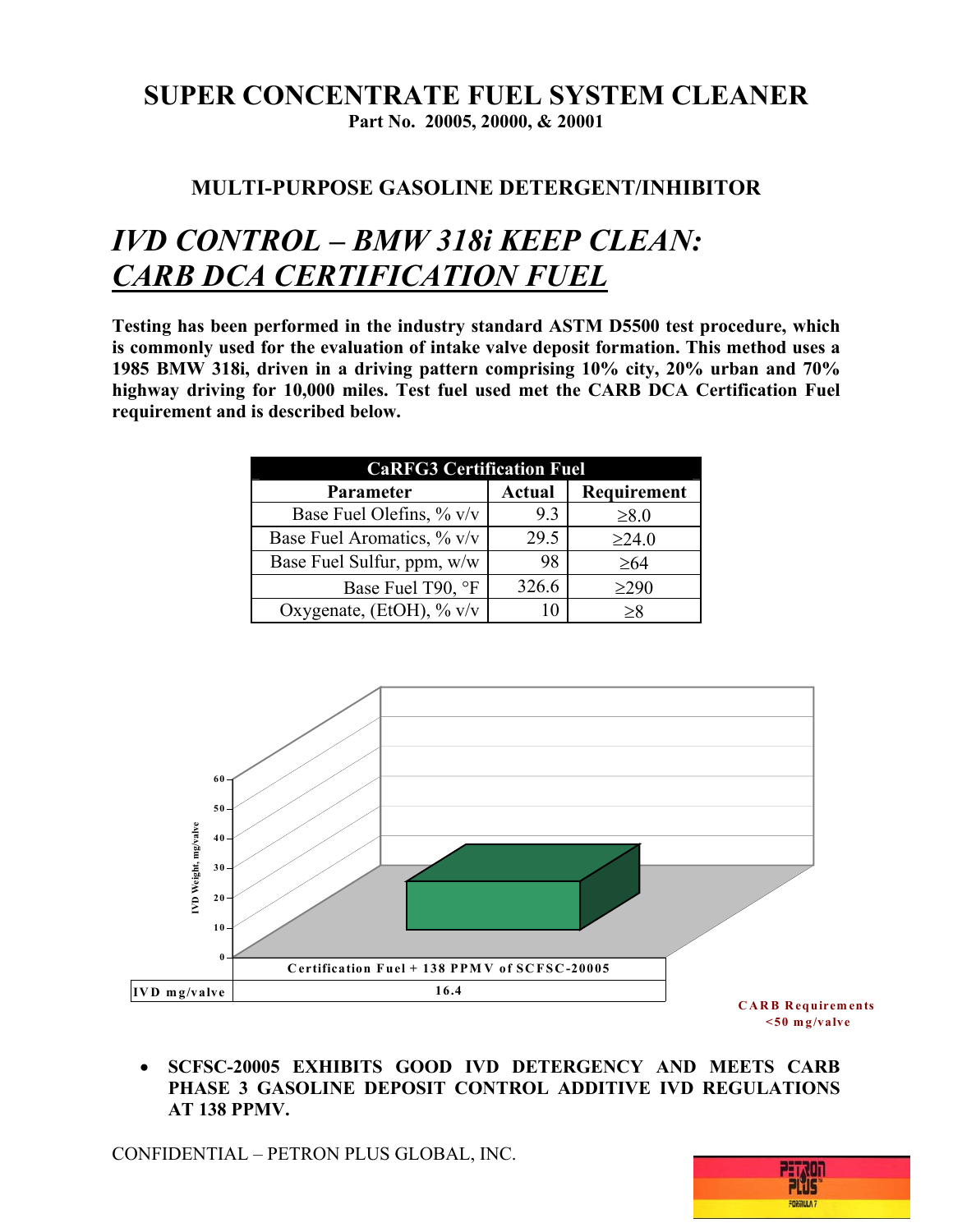# **SUPER CONCENTRATE FUEL SYSTEM CLEANER**

**Part No. 20005, 20000, & 20001** 

#### **MULTI-PURPOSE GASOLINE DETERGENT/INHIBITOR**

# *IVD DETERGENCY CLEAN UP*

**The clean up performance of SCFSC-20005 at a concentration of 153 ppmv has been evaluated using a modified ASTM D5500 test method. The testing comprises a deposit build up cycle of 2,500 miles followed by a 1,500 mile clean up. The fuel was treated with SCFSC-20005 for the second cycle.** 

| <b>Test Fuel Parameters Clean Up</b> |       |
|--------------------------------------|-------|
| Aromatics, vol <sup>%</sup>          | 33.8  |
| Olefins, vol%                        | 73    |
| Saturates, vol%                      | 59.0  |
| Oxygenate, wt%                       | 0.0   |
| Sulfur, ppm wt.                      | 212   |
| $T90.$ °F                            | 353.5 |



#### **BMW 318i IVD Clean Up**

#### **AT 153 PPMV SCFSC-20005 OFFERS THE FOLLOWING BENEFITS**:

- **Intake Valve Deposit clean up**
- **Improved fuel economy**
- **Reduced exhaust emissions**
- **Reduced fuel system maintenance and emissions control equipment**
- **Prevents drivability deterioration (rough idling, stalling and surging)**

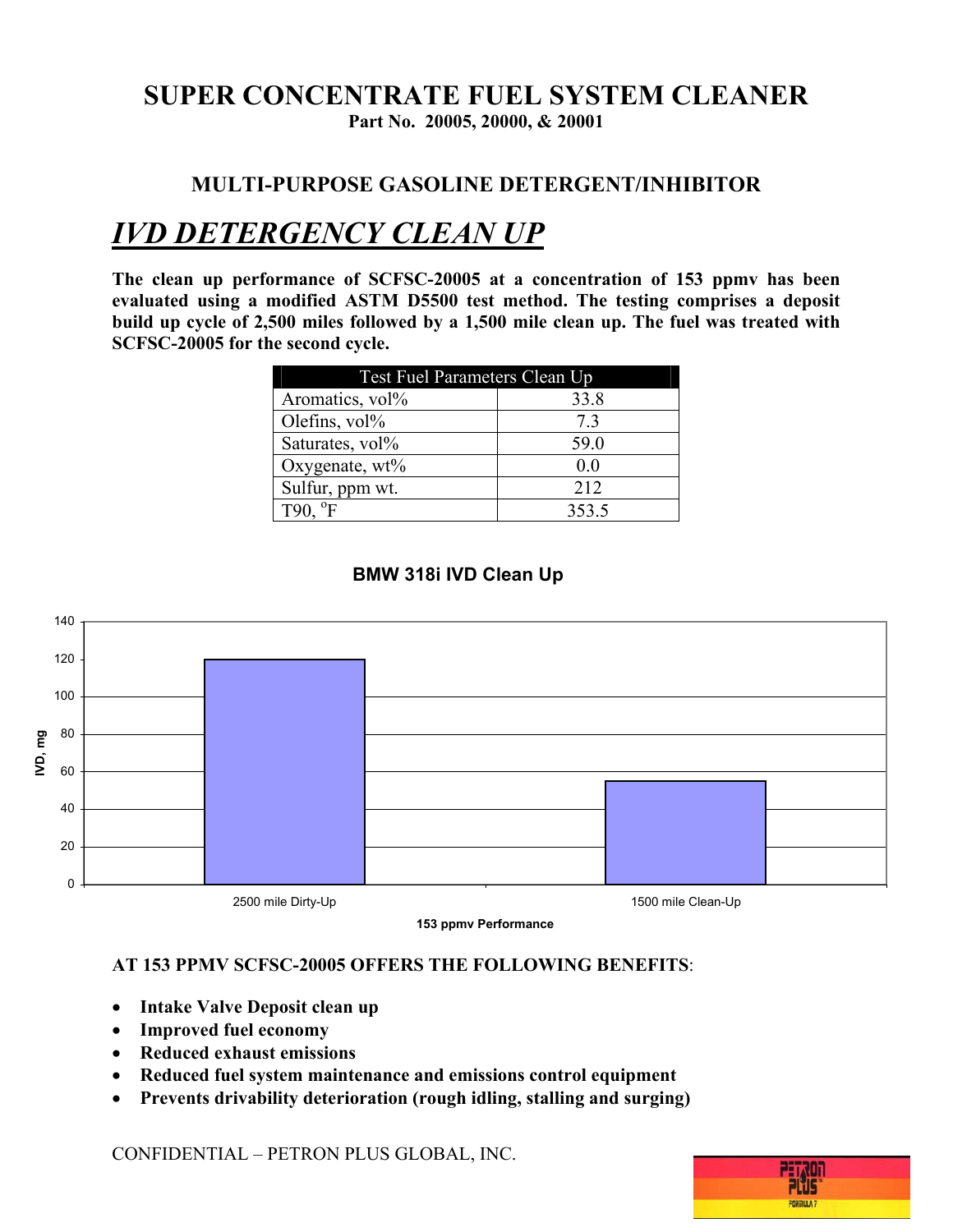# **SUPER CONCENTRATE FUEL SYSTEM CLEANER**

**Part No. 20005, 20000, & 20001** 

#### **MULTI-PURPOSE GASOLINE DETERGENT/INHIBITOR**

## *No Harm Testing – CCD Control BMW 318i*

**Combustion chamber deposits were measured in the BMW 318i engine dynamometer according to the CARB protocols. SCFSC-20005 controls CCD levels in the BMW 318i below those proposed by the California Air Resources Board. CARB requires that the use of a gasoline additive should not result in more than an average 1300 mg total CCD deposit weight. Alternatively, the total deposit weight should not result in more than 140% of the total deposit weight of the base fuel. SCFSC-20005 meets the CCD criteria.** 

| <b>CaRFG3 Certification</b> |               |             |
|-----------------------------|---------------|-------------|
| <b>Parameter</b>            | <b>Actual</b> | Requirement |
| Olefins, $\%$ v/v           | 93            | $\geq 8.0$  |
| Aromatics, $\%$ v/v         | 29.5          | $\geq$ 24.0 |
| Sulfur, ppm, w/w            | 98            | $\geq 64$   |
| T90, °F                     | 326.6         | $\geq$ 290  |
| Oxygenate, (EtOH), $\%$ v/v |               | $\geq 8$    |



**Certification Fuel + 138 PPM V of SCFSC-20005**

• **SCFSC-20005 EXHIBITS GOOD COMBUSTION CHAMBER DETERGENCY AND MEETS CARB GASOLINE DEPOSIT CONTROL ADDITIVE CCD REGULATIONS AT 138 PPMV**